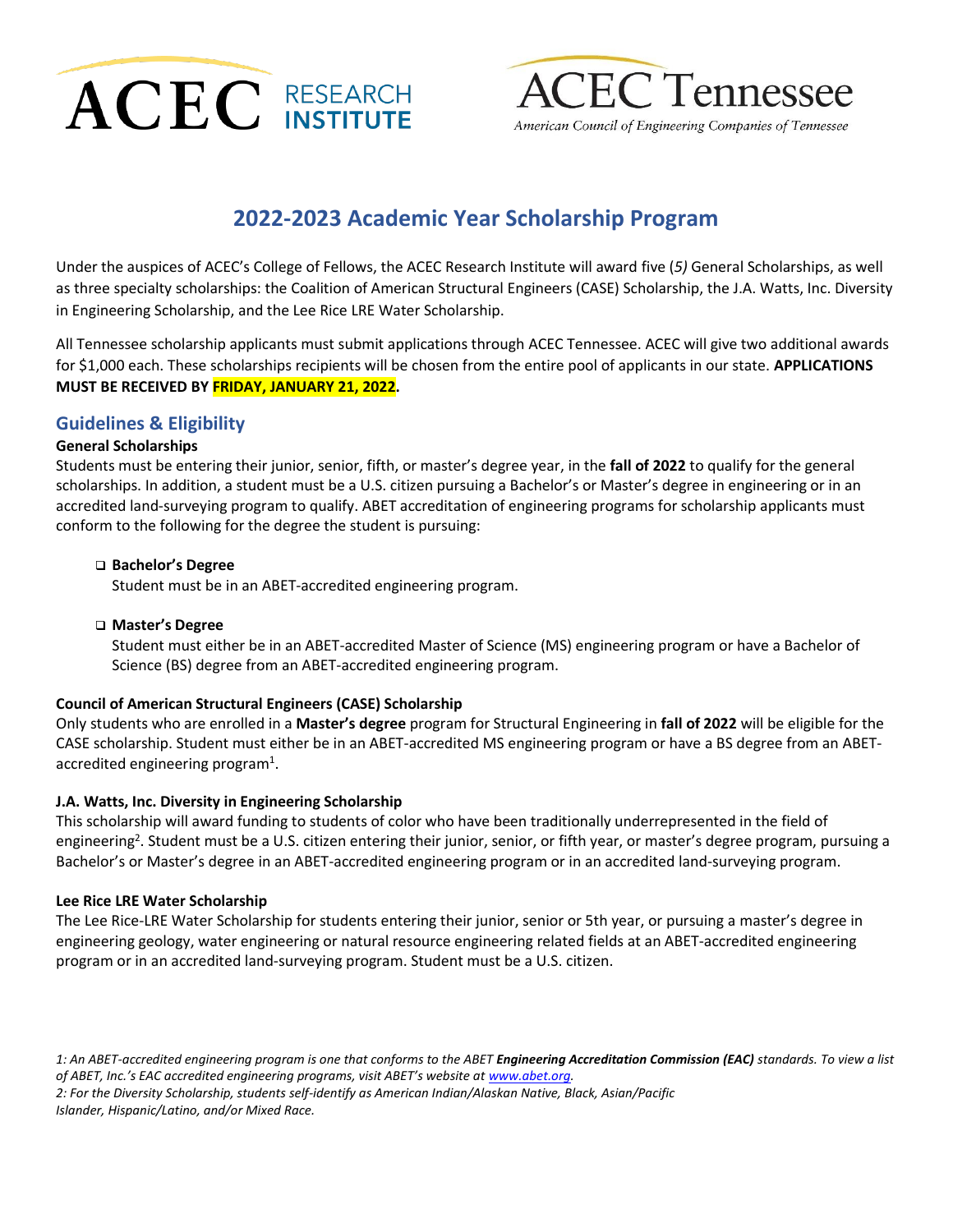A student can receive only one ACEC scholarship during the student's academic career.

Payments will be made to the academic institution beginning July 1 for the 2022-2023 academic year.

Applications should be as complete as possible. Each portion of the application has a specific point value. Judges will score each section separately. Incomplete applications will not be considered. For further information on scoring guidelines, please [click here.](https://www.acecresearchinstitute.org/wp-content/uploads/2020/06/Scholarship-Scoring-Guidelines-.pdf)

### **Scoring**

- **Cumulative Grade Point Average: 20 points**
- **Essay: 25 points**

Essays must be typed. Points may be lost for poor grammar, incorrect spelling, or lack of neatness. Proofread carefully.

• **Work Experience: 27 points**

Work experience will be limited to the *last three years* prior to the date of the application. List your most recent work experience first and include any jobs held during high school if within the three-year period. Indicate the year in school during which you held a particular position. Indicate if your work experience was in the form of work-study, coop, or practicum. Clearly identify the nature of the business of the listed employers; in particular, note consulting engineering or land surveying firms. Be complete and accurate. List additional experience on a separate sheet and attach if necessary. The more experience you list, the higher your potential score.

• **Recommendation: 15 points**

A recommendation is needed from a consulting engineer, land surveyor or engineering professor. **Use the attached form**—a letter is not sufficient. Letters sent in addition to forms will not be read. Greater weight will be given for a recommendation from a consulting engineer or land surveyor. *The evaluator must send the recommendation directly to the state Member Organization.*

### • **Extracurricular College Activities: 13 points**

List all college activities under the indicated categories and years. Include offices held and other leadership roles in any organizations. Be as complete as possible. If there are no activities, write "none". The more activities you list, the higher your potential score.

### **Application Checklist**

- ❑ Completed official 2022 ACEC Application Form Use current application form
- ❑ Select General Scholarships or Specialty (CASE) Scholarship, J.A. Watts, Inc. Diversity in Engineering Scholarship, or Lee Rice LRE Water Scholarship
- ❑ ABET Accredited Engineering Program under Engineering Accreditation Commission (EAC)
- ❑ Properly Signed by Applicant
- ❑ Properly Signed by Dean or Professor
- ❑ Essay
- ❑ ACEC Research Institute Recommendation Form
- ❑ ACEC Research Institute Scholarship Payment Activation Form
- ❑ Official Transcript Including 2021 Fall Semester Grades

## **Questions**

For questions, or further information, please contact Kasey Anderson at [kanderson@tnec.org](mailto:kanderson@tnec.org) or 615.242.2486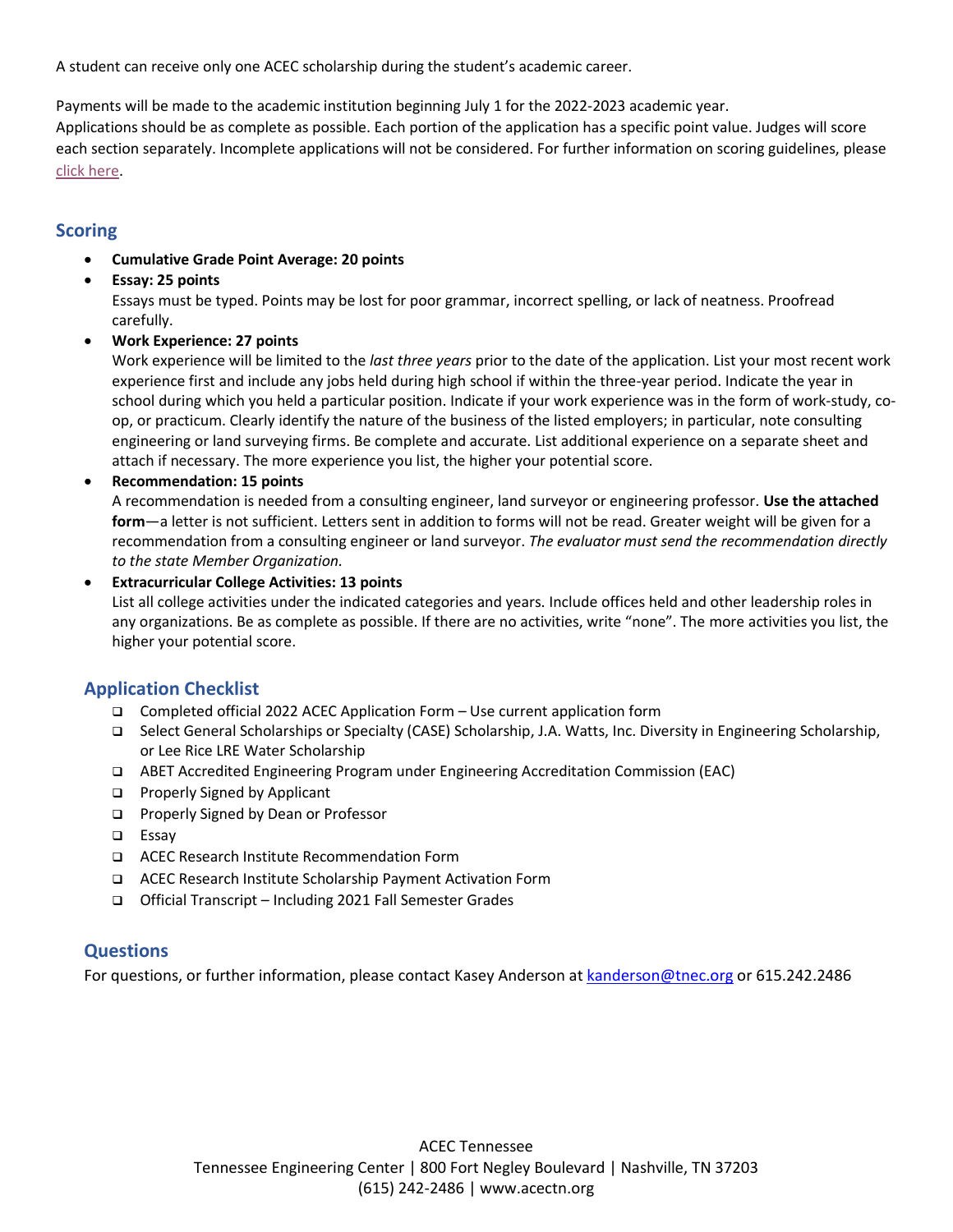



# **Official 2022-2023 Scholarship Application**

| I am applying for the following scholarship(s):<br><b>General Scholarships</b><br>Lee Rice LRE Water Scholarship | (In addition to general scholarships, please check any other speciality schlarships in which you may qualify)<br>Coalition of American Structural Engineers (CASE) Scholarship<br>J.A. Watts, Inc. Diversity in Engineering Scholarship |
|------------------------------------------------------------------------------------------------------------------|-----------------------------------------------------------------------------------------------------------------------------------------------------------------------------------------------------------------------------------------|
| Note: Please see qualification notes on page 1 of the application.                                               |                                                                                                                                                                                                                                         |
| In the fall of 2022, I will enter (indicate one):<br>$\Box$ Junior year                                          | □ Senior year □ Fifth-year<br>$\Box$ Master's                                                                                                                                                                                           |
| four-point scale:                                                                                                | Include certified grade transcript(s), including 2021 Fall Semester, and clearly identify your cumulative grade point average(s) on a                                                                                                   |
| My Bachelor's (Undergraduate) GPA is: _______________                                                            |                                                                                                                                                                                                                                         |
| My Master's GPA is: _____________                                                                                |                                                                                                                                                                                                                                         |
| <b>GENERAL INFORMATION</b>                                                                                       |                                                                                                                                                                                                                                         |
| Home Address:                                                                                                    |                                                                                                                                                                                                                                         |
|                                                                                                                  | <u> 1989 - Jan Barat de Barat de la contrada de la contrada de la contrada de la contrada de la contrada de la c</u>                                                                                                                    |
| Phone:                                                                                                           |                                                                                                                                                                                                                                         |
|                                                                                                                  | <b>ACEC Tennessee</b><br>Tennessee Engineering Center   800 Fort Negley Boulevard   Nashville, TN 37203                                                                                                                                 |

(615) 242-2486 | www.acectn.org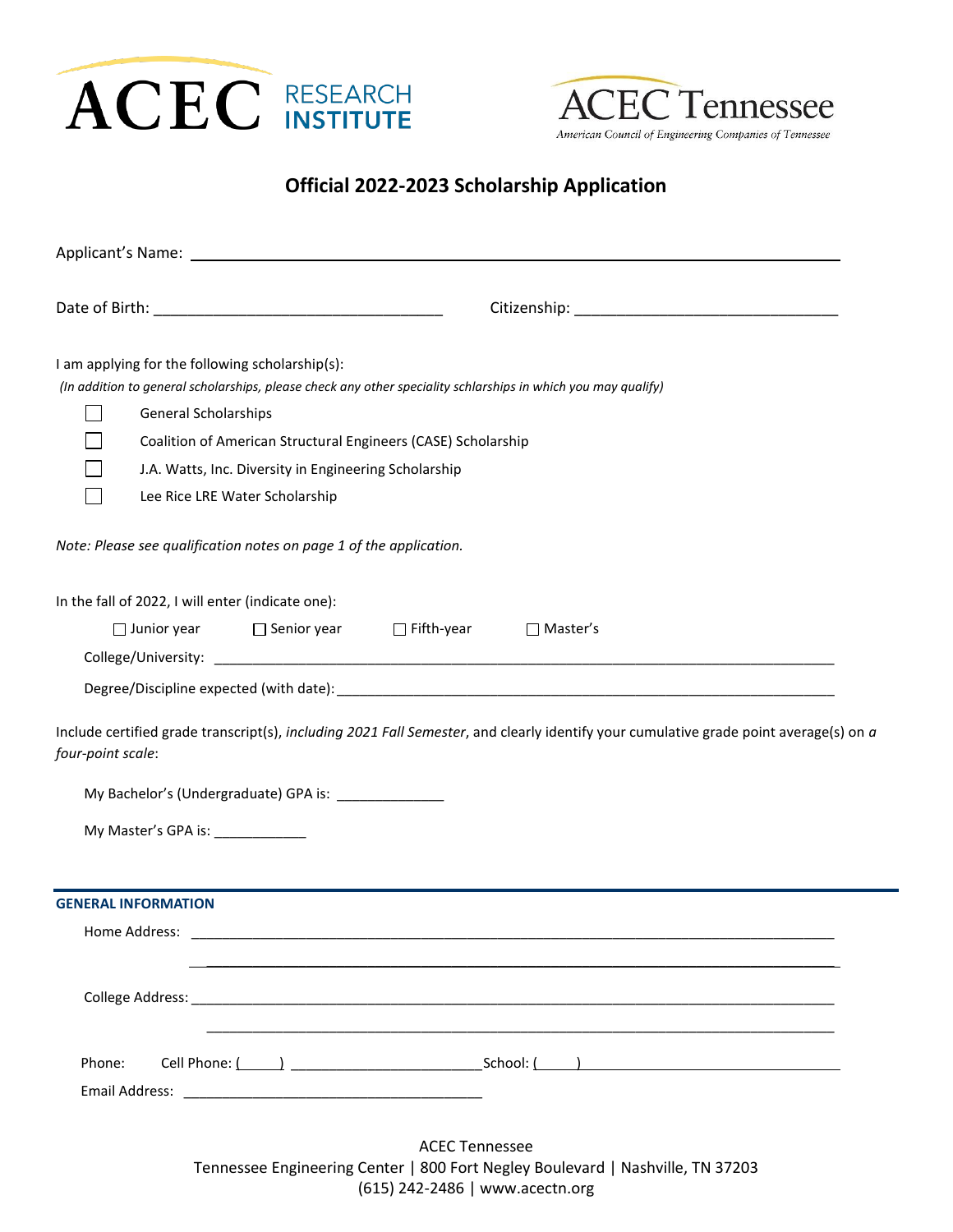### **CURRENT COLLEGE/UNIVERSITY**

| Work experience is limited to the last three years prior to the date of your application. List most recent work experience first. |
|-----------------------------------------------------------------------------------------------------------------------------------|
|                                                                                                                                   |
|                                                                                                                                   |
|                                                                                                                                   |
|                                                                                                                                   |
|                                                                                                                                   |
|                                                                                                                                   |
|                                                                                                                                   |
|                                                                                                                                   |
|                                                                                                                                   |

Tennessee Engineering Center | 800 Fort Negley Boulevard | Nashville, TN 37203 (615) 242-2486 | www.acectn.org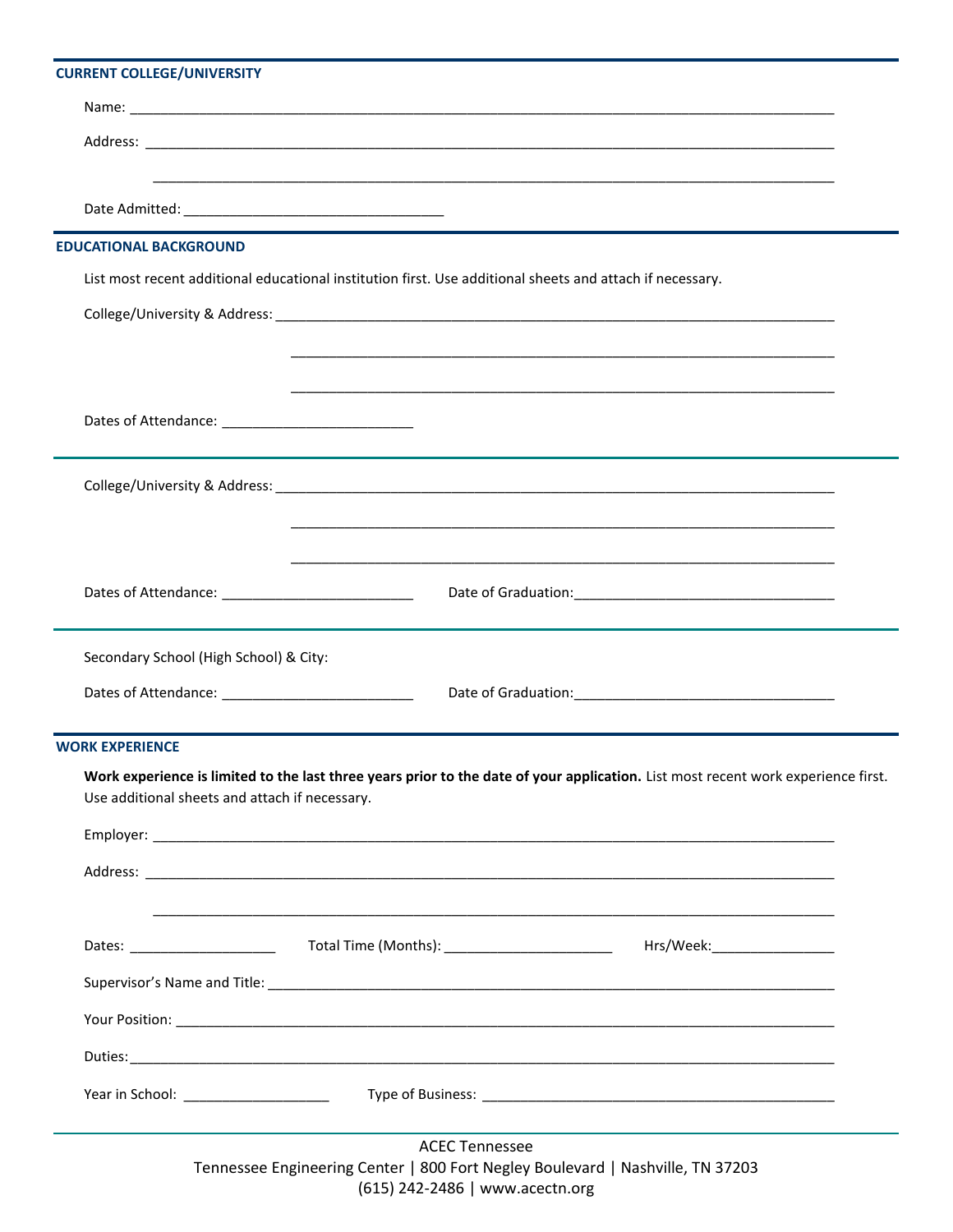| Dates: _______________________                                       | Total Time (Months): __________________________                                                                                                                                                                                                                      | Hrs/Week:_____________________ |
|----------------------------------------------------------------------|----------------------------------------------------------------------------------------------------------------------------------------------------------------------------------------------------------------------------------------------------------------------|--------------------------------|
|                                                                      |                                                                                                                                                                                                                                                                      |                                |
|                                                                      |                                                                                                                                                                                                                                                                      |                                |
|                                                                      |                                                                                                                                                                                                                                                                      |                                |
|                                                                      |                                                                                                                                                                                                                                                                      |                                |
|                                                                      |                                                                                                                                                                                                                                                                      |                                |
|                                                                      |                                                                                                                                                                                                                                                                      |                                |
|                                                                      |                                                                                                                                                                                                                                                                      |                                |
|                                                                      |                                                                                                                                                                                                                                                                      |                                |
|                                                                      |                                                                                                                                                                                                                                                                      |                                |
|                                                                      |                                                                                                                                                                                                                                                                      |                                |
|                                                                      |                                                                                                                                                                                                                                                                      |                                |
| Year in School: __________________________                           |                                                                                                                                                                                                                                                                      |                                |
|                                                                      |                                                                                                                                                                                                                                                                      |                                |
|                                                                      | List activities under the following categories for indicated years. Include summer activities as part of the subsequent school<br>year. Identify leadership positions held in the listed activities or organizations. Use additional sheets and attach if necessary. |                                |
| <b>COLLEGE/COMMUNITY INVOLVEMENT</b><br><b>Student Organizations</b> |                                                                                                                                                                                                                                                                      |                                |
|                                                                      |                                                                                                                                                                                                                                                                      |                                |
|                                                                      |                                                                                                                                                                                                                                                                      |                                |
| Community/Volunteer Involvement                                      |                                                                                                                                                                                                                                                                      |                                |
|                                                                      |                                                                                                                                                                                                                                                                      |                                |

**ACEC Tennessee** Tennessee Engineering Center | 800 Fort Negley Boulevard | Nashville, TN 37203  $(615)$  242-2486 | www.acectn.org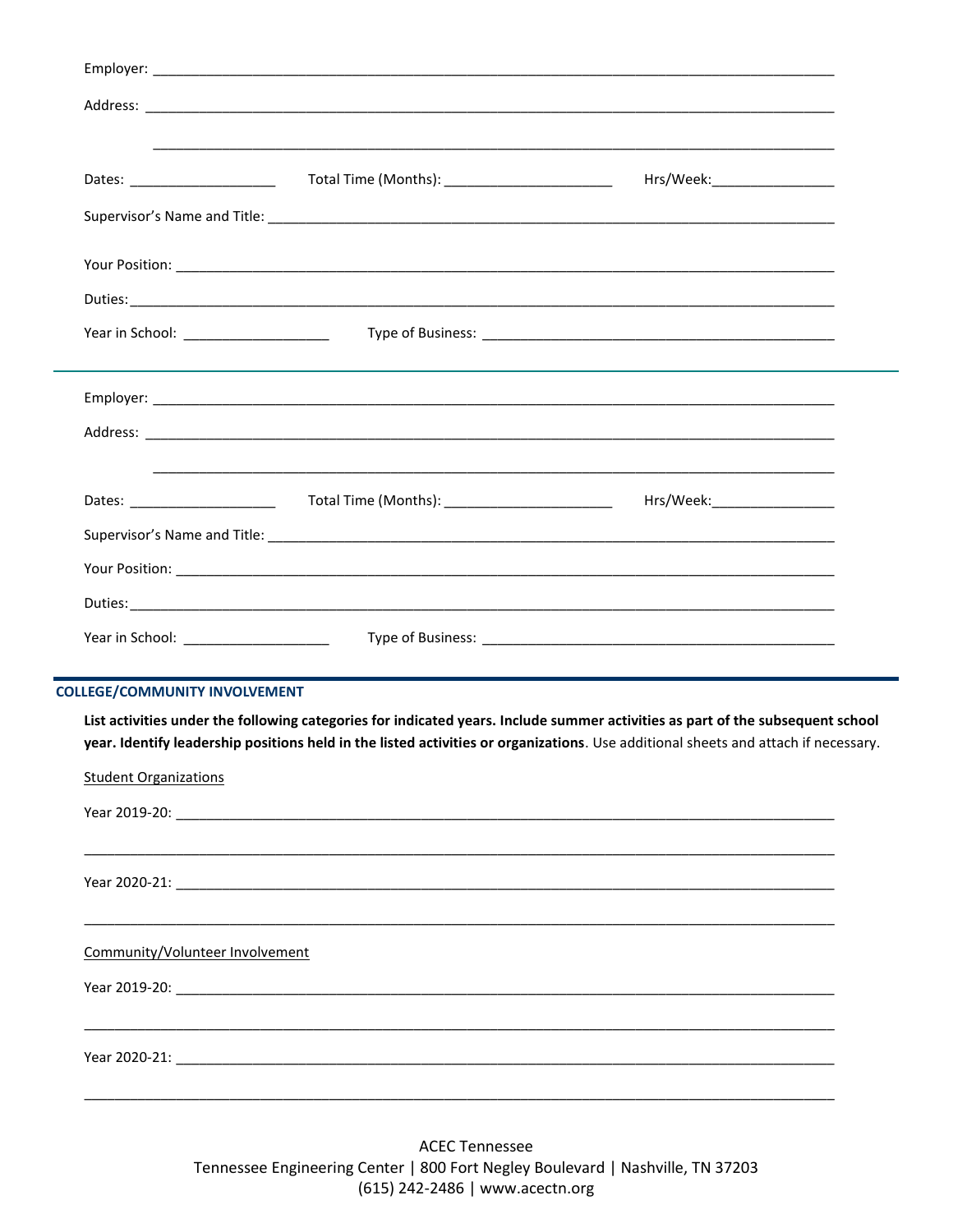#### Organized Athletics and/or Musical Activities

| Other |  |  |  |
|-------|--|--|--|
|       |  |  |  |
|       |  |  |  |
|       |  |  |  |

#### **ESSAY**

On a separate sheet of paper write a short essay (limit your response to 500 words) on the following topic:

*The American Council of Engineering Companies (ACEC) represents thousands of companies comprised of more than 600,000 engineers, architects, land surveyors and other specialists. Our member firms contribute engineering solutions to present and future challenges happening around the world. ACEC Research Institute is the leading source of knowledge and thought leadership for creating a more sustainable, safe, secure and technically advanced built environment. We aim to inspire future generations to solve the world's most challenging problems through engineering.*

*Describe how consulting engineering firms provide value to their clients and long-term benefits to their community. Your personal interest in and understanding of the engineer's role in all aspects of the built environment are important and should be reflected in your essay.*

Permission To Release or Validate Information

By signing this application, I authorize ACEC Research Institute and ACEC state Member Organizations to confirm and/or release any information included on this application.

|                                                                                 | Date: _________________________ |
|---------------------------------------------------------------------------------|---------------------------------|
| I have reviewed this application and I recommend the student for consideration. |                                 |
|                                                                                 |                                 |
|                                                                                 |                                 |
|                                                                                 |                                 |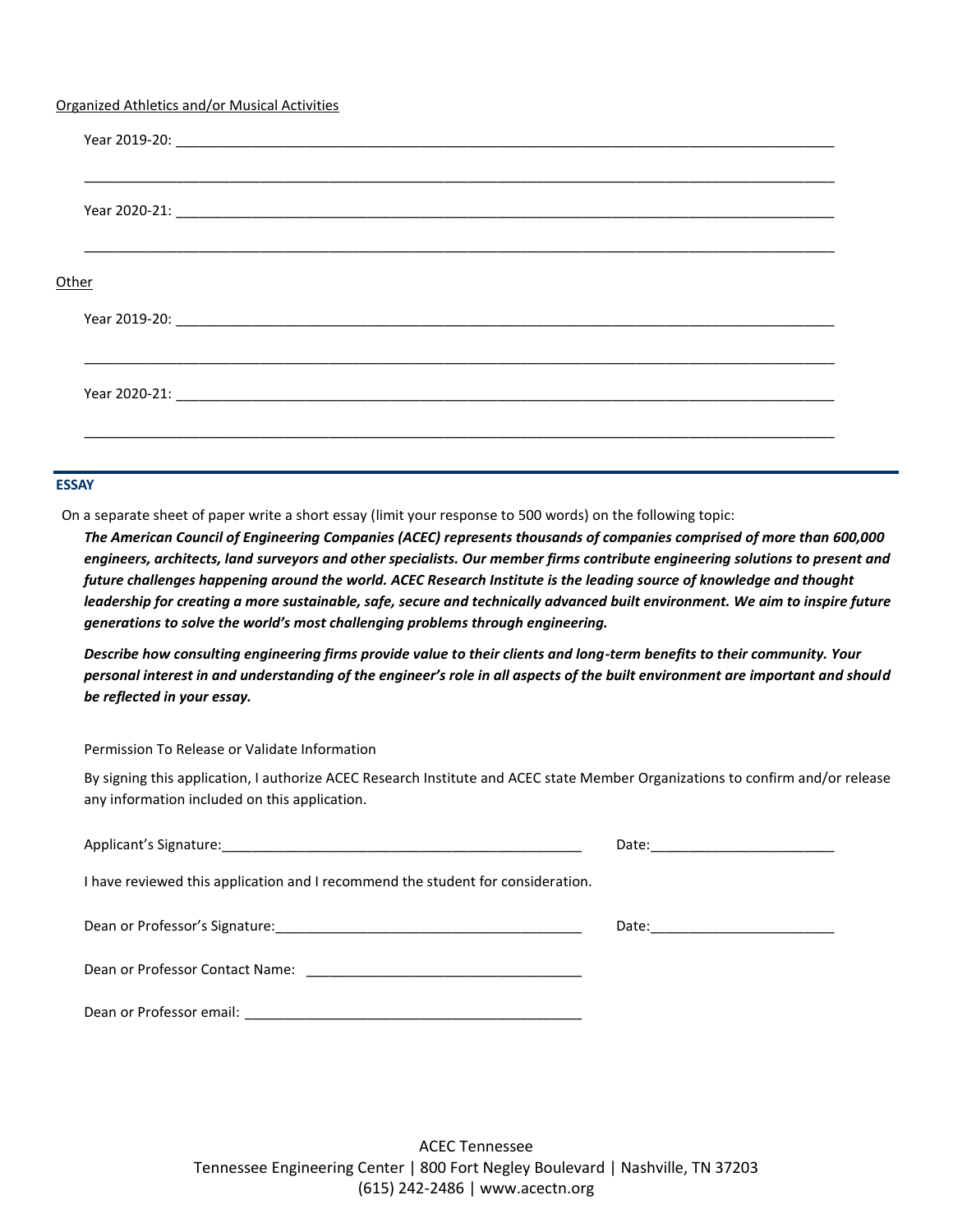



### **Scholarship Recommendation Form**

Complete this form and return **by January 21, 2022** to: ACEC Tennessee | Attn: Kasey Anderson, Executive Director 800 Fort Negley Boulevard | Nashville, TN 37203 Or via email to: [kanderson@tnec.org](mailto:kanderson@tnec.org)

| You are (indicate one): Engineering professor ______ Consulting engineer ______ Land Surveyor _____  |
|------------------------------------------------------------------------------------------------------|
|                                                                                                      |
|                                                                                                      |
| How long, how well, and in what capacity have you known the applicant?: ____________________________ |
|                                                                                                      |

ACEC Tennessee Tennessee Engineering Center | 800 Fort Negley Boulevard | Nashville, TN 37203 (615) 242-2486 | www.acectn.org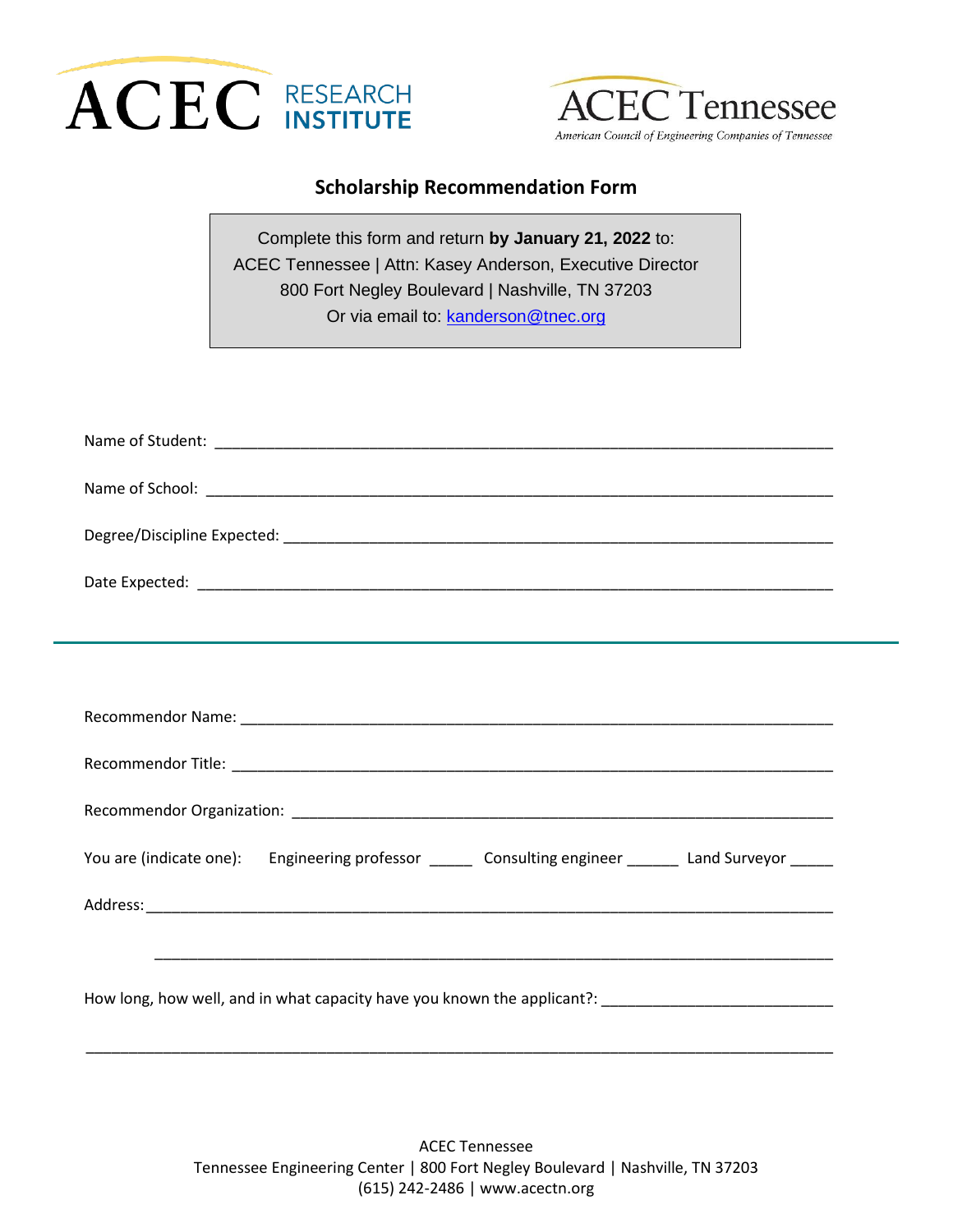Please rate the student in each of the following categories (rating 1, 2, 3, 4, or 5; with 1 the lowest and 5 the highest). **Rate each category as best you can, do not leave any category without a rating point.**

|                     | Rating   | Use space below to explain your answers                                                                              |
|---------------------|----------|----------------------------------------------------------------------------------------------------------------------|
| Cooperation         |          |                                                                                                                      |
| Leadership          | ______   |                                                                                                                      |
| Initiative          | ______   |                                                                                                                      |
| Industrious         | _______  |                                                                                                                      |
| Dependability       | _______  |                                                                                                                      |
| Courtesy            | _______  |                                                                                                                      |
| Attitude            | ________ |                                                                                                                      |
| Communication       | _______  | <u> 1989 - Johann John Harry, mars ar yn y brenin y brenin y brenin y brenin y brenin y brenin y brenin y brenin</u> |
| <b>TOTAL POINTS</b> |          |                                                                                                                      |
|                     |          |                                                                                                                      |
|                     |          |                                                                                                                      |
|                     |          |                                                                                                                      |
|                     |          |                                                                                                                      |
|                     |          |                                                                                                                      |
|                     |          |                                                                                                                      |
|                     |          |                                                                                                                      |
|                     |          |                                                                                                                      |